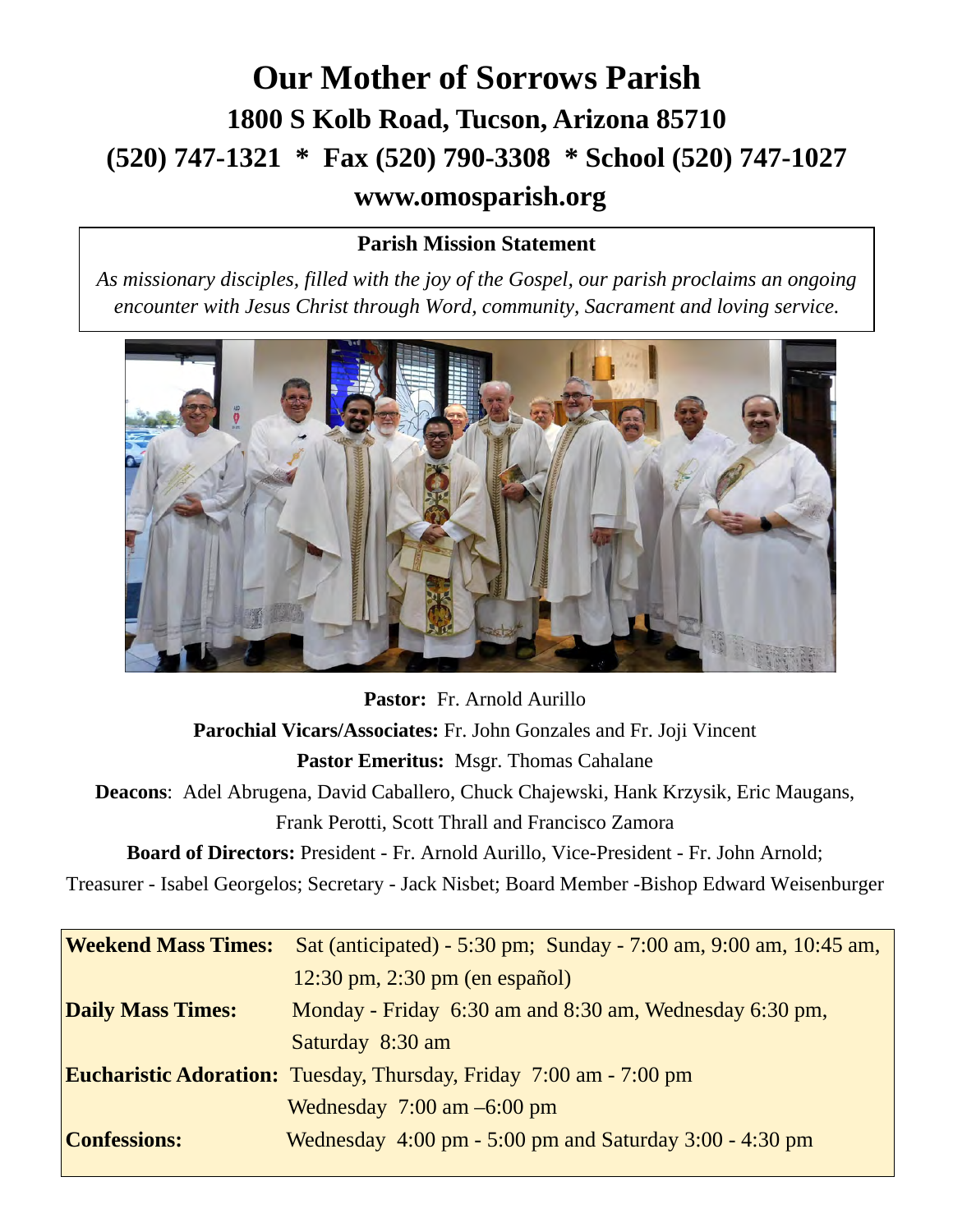

|                                               |              | <b>Welcome to Our Mother of Sorrows Parish!</b> |                                     |  |
|-----------------------------------------------|--------------|-------------------------------------------------|-------------------------------------|--|
| If you need assistance, please contact us at: |              |                                                 |                                     |  |
| <b>Parish Office:</b>                         | 520-747-1321 | <b>Monday-Friday</b>                            | $8:00 \text{ am } -5:00 \text{ pm}$ |  |
| <b>School Office:</b>                         | 520-747-1027 | <b>Monday-Friday</b>                            | $8:00 \text{ am } -3:00 \text{ pm}$ |  |

#### **PARISH STAFF**

#### **Pastor**

*Fr. Arnold Aurillo-frarnold@omosparish.org* 

### **Pastoral Associate**

*Fr. John Gonzales-frjohn@omosparish.org* 

#### **Pastoral Associate**

*Fr. Joji Vincent-frjoji@omosparish.org*

#### **Business Manager**

*Steve Contreras—scontreras@omosparish.org* 

#### **Office Manager/Bulletin Editor**

*Cindy Phillips-cphillips@omosparish.org* 

#### **Adult Faith Formation**

*Melinda Caballero-mcaballero@omosparish.org* 

#### **Liturgy/Music Coordinator**

*Lyn Bulski-lbulski@omosparish.org* 

#### **Religious Ed Director/ Social Concerns**

*Laura Stehle-lstehle@omosparish.org*

#### **Ministry Volunteer & Compliance Coordinator**

*Sylvia Ramirez-sramirez@omosparish.org*

#### **Youth Ministry**

*Kim Sisson-ksisson@omosparish.org* 

#### **Hispanic Ministry Coordinator**

*Rocio Zamora-rzamora@omosparish.org* 

#### **Finance Department**

*Renise Rodriguez –rrodriguez@omosparish.org Linda Welsh –lwelsh@omosparish.org* 

#### **Facilities Manager**

*Jose Reyes-jreyes@omosparish.org* 

#### **OMOS SCHOOL**

**Principal** *Shakenya Gholson-sgholson@omosschool.com*  **Vice Principal** *Valerie Ramirez-vramirez@omosschool.com*  **Scholarship Manager** *Roxanna Loreto-rloreto@omosschool.com*  **Office Manager**  *Aydee Felix-afelix @omosschool.com*  **Administrative Assistants** *Gabriela Martinez-gmartinez@omosschool.com Celina Castillo-Escamilla-ccastillo@omosschool.com* 

# *First Fruits Giving*



**This week's actual stewardship of \$23,828 was \$5,045 above the budget weekly average of \$18,783 due to EFTs and web donations. The Parish is 5% above the budget. Thank you all for your faithful and sacrificial support of the parish.**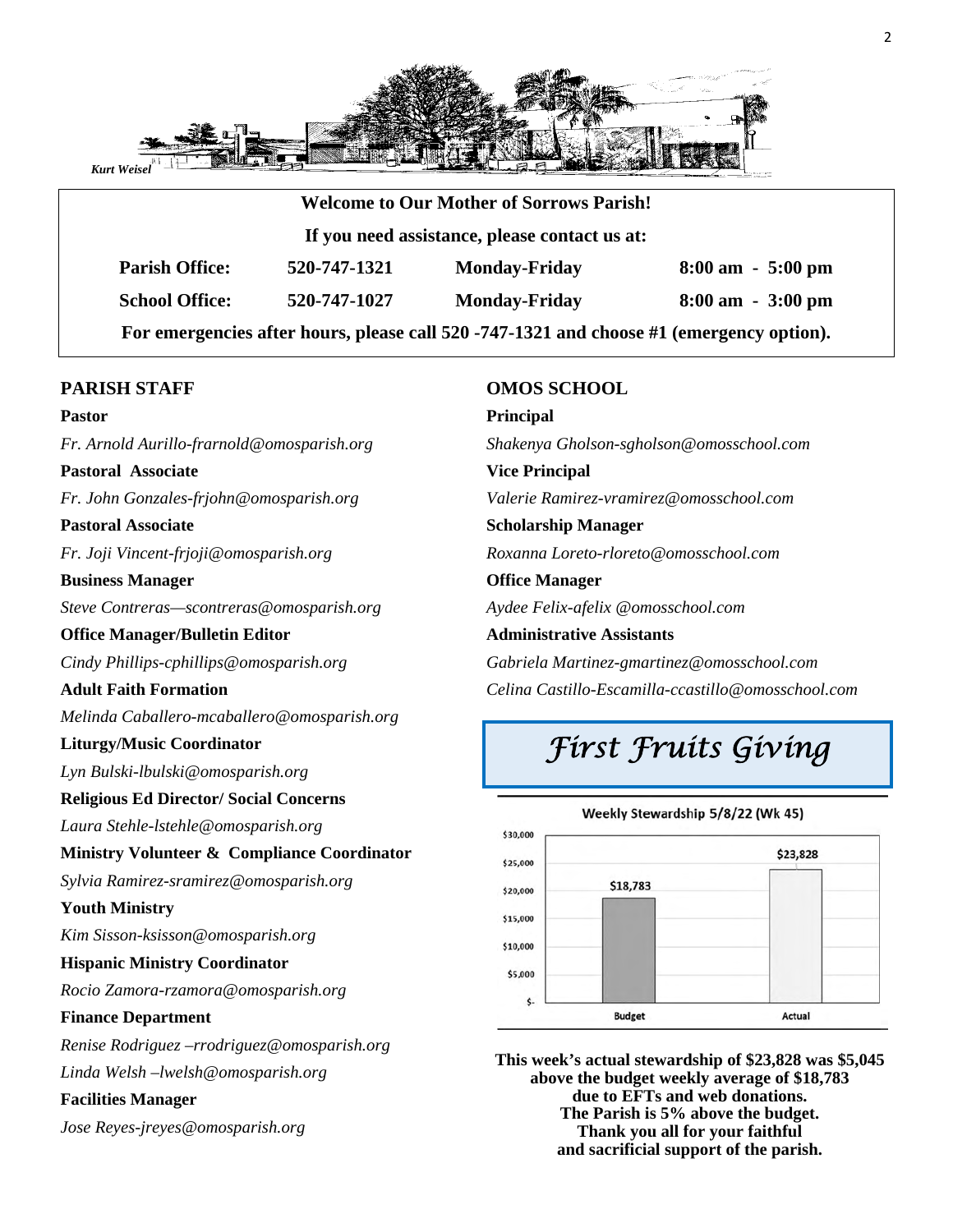## *Fifth Sunday of Easter-May 15, 2022*

#### **Pastor's Corner**

**Reflection:** The Words of Jesus in today's Gospel reading are very familiar. We have heard them repeatedly, countless times. "Love one another. That is how people know you are my disciples." Let us reflect on the words and find out its meaning for us.

Maybe we have the opinion that Jesus' emphasis here on love within the Christian community is more introspective than His great Teaching about reaching out to the poor, the hungry, the thirsty and the imprisoned. But the most important point the Lord is telling us in these words is for us to demonstrate the power of love in the world or community we live in. The Parish or Christian Community in which we belong to can be a great test of our faith because we deal with the same people on a regular basis. We see them closely, interact with them. So, we see their flaws, their attitudes and the kind of persons they are. We put labels on them, do stereotyping and simply struggling to deal with them. But the Lord is teaching us that charity begins at home. So, people will be able to spot us as disciples of Jesus by the love we have for each other in our family or community. If we love each other as Christ loves us, we are giving powerful witness to our world. For people today, the strongest proof that Christ is truly risen is not found in any book or research but in how those who claim to be His followers are living their lives, how they treat each other and accept each other.

To love as Christ did is quite impossible for us. It requires the very presence of Jesus within us. Because if anything brings people to Christ it will be us, Christians.

**Religious Education Students Confirmation:** We are grateful to Bishop Edward Weisenburger who administered the Sacrament of Confirmation of our R.E students. We had 33 candidates who received the gifts of the Holy Spirit. They were exhorted by the Bishop in his homily to go and do work in God's vineyard for they have received the faith and the anointing. I would like also to thank the parents, sponsors and relatives of the Confirmandi for their support and encouragement. Your witness of faith day in and day out has contributed a lot in the growth of faith of your children. I also thank those who work so hard to prepare the Confirmandi – our Religion Teachers Mr. Gerard Lucius and Mrs. Kim Sisson, and our Religious Education Director, Ms. Laura Stehle. You all have not only shared your faith with those to be confirmed, but you also have shared part of who you are, entering into a unique and important relationship with the confirmandi. Christ has worked and is working through you in beautiful ways, and you are making a tremendous difference in our Parish Community. Thank you for your leadership and your commitment to passing on our sacred tradition and beliefs. To all our Confirmandi – Congratulations!

**Annual Catholic Appeal**: I would like to thank those who already have sent their ACA pledge for this year. But we are still far from fulfilling our goal. To date, we are only 60% towards our goal. I ask you once more to please consider giving to the ACA- the deadline is May  $31<sup>st</sup>$ . It is our obligation to the Diocese of Tucson. Any amount you can give is very much appreciated. Thank You so much!

**Face Masks are now Optional**: I am so grateful for all your cooperation, understanding and prayers you have shown me as we have navigated the turbulence we all faced – the COVID-19 crisis. Thanks be to God, we are now back to normal. The protocols are just guides for us to maintain our safety. Hopefully, we should all be back worshipping together inside the Church. Wearing a face mask is now optional. Those who would like to receive communion on their tongue may do so; but be sure to line up and take the Eucharistic Jesus from a priest or a deacon.

**More Volunteers are needed:** I am also asking you to consider volunteering in the parish. We need more hospitality ministers, front office volunteers, money counters, and more liturgical ministers. Let us be generous with our time. Please contact the office for more information.

*"I give you a new commandment, says the Lord: love one another as I have loved you."* 



Yours in Christ's love, Fr. Arnold Aurillo

NOVE another ()<br>as I have loved you.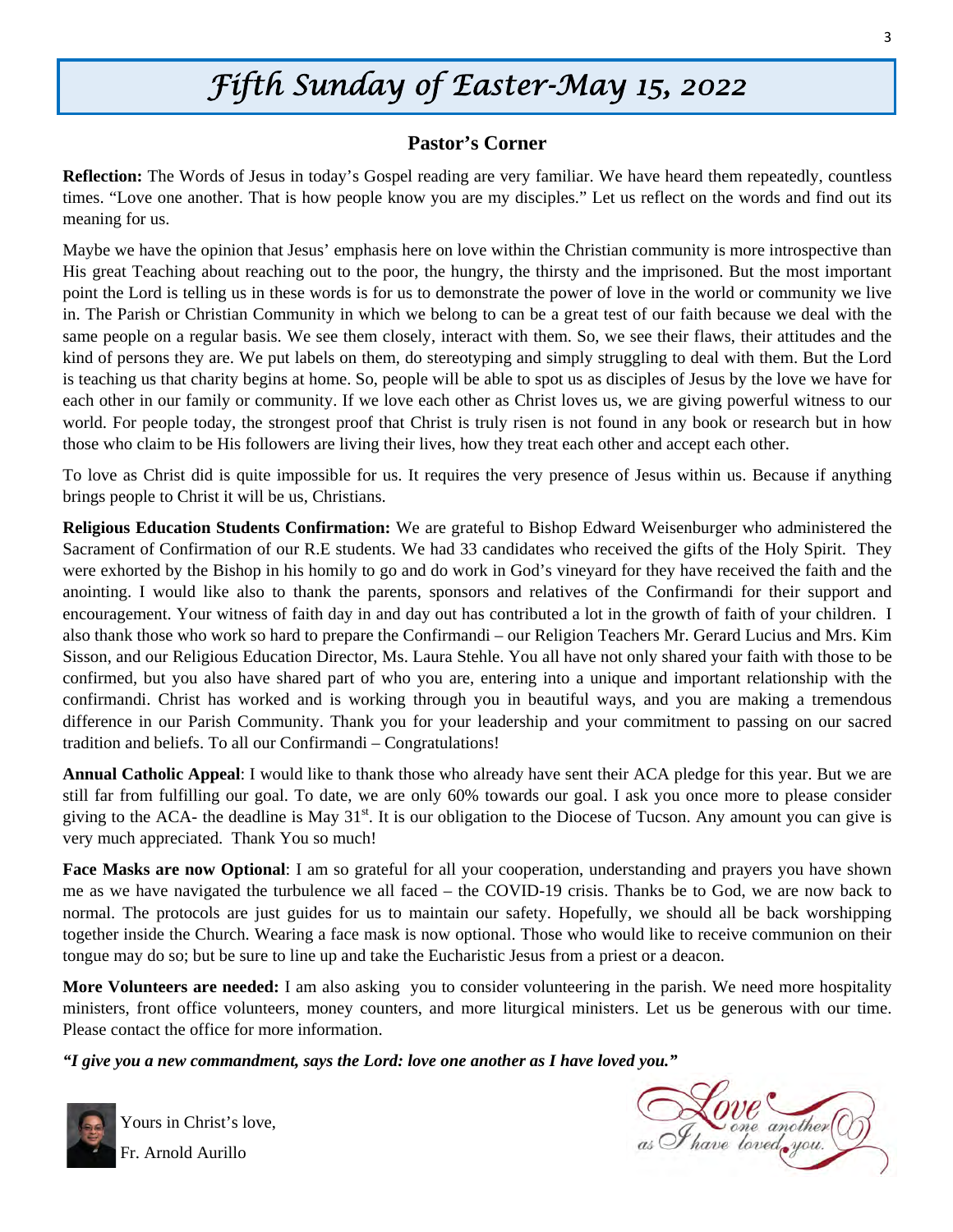## *Christian Education/Formation*

## *Scripture Reflection*

**Fifth Sunday of Easter, May 15, 2022**  *Acts 14:21-27; Rev 21:1-5a; Jn 13:31-33a, 34-35* 

 "As I have loved you, so you also should love one another."

 Jesus waited until Judas had left before He told the Apostles that His time had come to glorify the Father and to give them the commandment that John deemed most important: Love One Another.

 No one said being a Christian would be easy; turning the other cheek, forgiving your enemies, now loving one another. But it's what Jesus commands us to do. It's what Paul and Barnabas were telling the Gentiles to do. And it's what they were doing. Christians were known for their generosity. Their compassion. Their love for each other.

 We sing a song in church, "they will know we are Christians by our love," and people do. Catholic Christians donate time, talent, and treasure handsomely. We are a giving people! And that's wonderful. We want to help in so many ways.

There are lots of places that need the help. Now that COVID is moving from a pandemic to an endemic (something we have to live with all the time), volunteer opportunities are opening up again. And boy, are there a lot of people and places that need help! Have you been cooped up in your house too long?

Summer break is almost here for the kids. Have you signed them up for Vacation Bible School? You, as the parent, could help out at VBS. OMOS school is also running programs over the summer and they always could use some help. St. Vincent de Paul provides food to those who need it year-round and they could use help year-round. Don't forget Steubenville for the teens! They need adult supervision. There's lots of opportunities to show how much you love Jesus and each other pretty much anywhere you look, if you look.

If you need help, don't hesitate to contact the parish office (we could use a volunteer or two here too!) We're here to help. We'd love to!



#### **OMOS**

**Vacation Bible School** 

Dates: June 13-17

8:45am—12:00 noon

VBS is for children going into grades 1-6 and puts kids on track for trusting Jesus! At Rocky Railway, kids explore Jesus' power and how we can trust Jesus to pull us through when life feels like a valley or a mountaintop. Registration forms are available in the literature rack in the back of the church and on the parish website. As of now masks are optional but for everyone's safety registration is limited to the first 50 students. For additional information or to volunteer contact Laura Stehle at 520-747-1321 or lstehle @omosparish.org.

**Volunteers Needed** — Adults who enjoy working with and sharing their faith with children are needed as Station and Group Leaders. Students in Junior and Senior High School are needed as Crew Leaders. So don't delay sign up today!

Watch the bulletin for a list of snack items needed for VBS Chew Chew Snacks. We are always grateful to the parish for helping with snacks.

## **CATHOLIC DRY MASS presented by Msgr. Tom Cahalane**

Msgr. Tom Cahalane will be giving a Catholic Dry Mass, Monday May 16th, 2022 at 7:00 pm at Our Mother of Sorrows Church.

The term missa sicca—"dry Mass"—has several • meanings. The most common today would be the act of practicing the motions of Mass by a priest, deacon, or seminarian studying to be ordained a priest. Another meaning is more of a historic usage: "when a priest celebrated a liturgy that strongly" resembles Mass, but without the offertory or • consecration.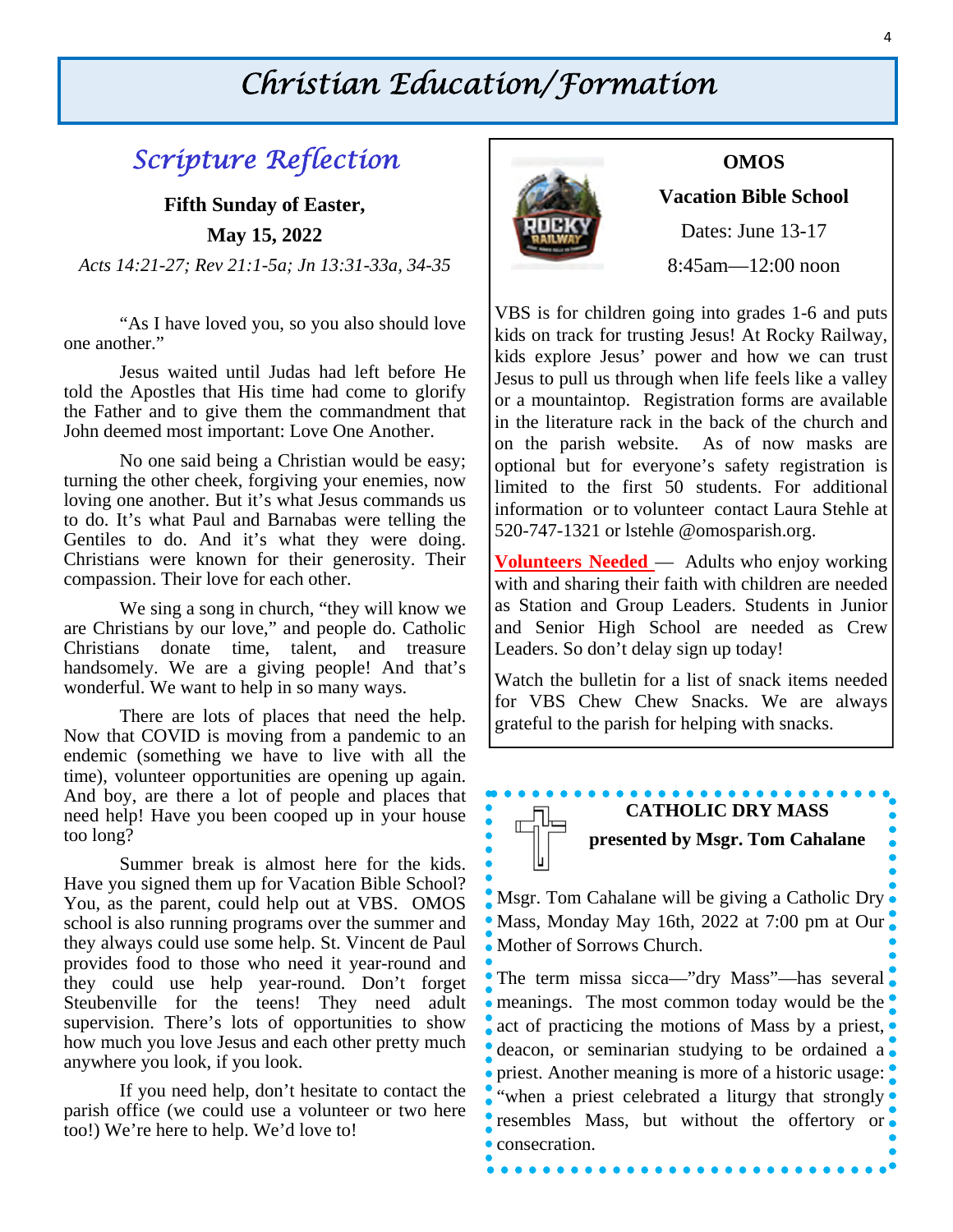## *Christian Life*



#### **Listening and Journeying Together**

**May 22—29, 2022** 

**Join Us Tuesday, May 24th at 6:00pm** 

#### **To Pray the Laudato Si' Rosary**

#### **Followed by Benediction**

**Pope Francis:** "There is a nobility in the duty to care for creation through little daily actions." (LS #211)

#### **Prayer: Ecological Examen**

*This Ecological Examen is a tool for prayer, reflection and action for individuals and communities to deepen the call to care for creation and the most vulnerable.* 

1. **I give thanks to God for creation and for being wonderfully made.** *Where did I feel God's presence in creation today?* 

2. **I ask for the grace to see creation as God does—in all its splendor and suffering.** *Do I see the beauty of creation and hear the cries of the earth and the poor?* 

3. **I ask for the grace to look closely to see how my life choices impact creation and the poor and vulnerable.**  *What challenges or joys do I experience as I recall my care for creation? How can I turn away from a throwaway culture and instead stand in solidarity with creation and the poor?*

4. **I ask for grace of conversion toward ecological justice and reconciliation.** *Where have I fallen short in caring for creation and my brothers and sisters? How do I ask for a conversion of heart?* 

5. **I ask for the grace to reconcile my relationship with God, creation and humanity, and to stand in solidarity through my actions.** *How can I repair my relationship with creation and make choices consistent with my desire for reconciliation with creation?*

6. **I offer a closing prayer for the earth and the vulnerable in our society.** 

#### **The Grace of Conversion**

In my desire for reconciliation with creation. I ask God for forgiveness and the grace of ecological conversion. I acknowledge the ways in which I personally have chosen convenience, selfishness, and greed over ecological and social justice. I also acknowledge the ways structures, patterns, and cultures of sin impact my life, the lives of

people on the margins and the earth. Through my recognition of where I have fallen short in caring for creation and my brothers and sisters, and through God's mercy, I pray for a conversion of heart to amend my ways. I seek through my prayer and actions to reconcile myself with God, creation and humanity.

(Developed by the Office of Justice and Ecology of the Jesuit Conference of Canada and the US & Ignation Solidarity Network.)



Come be part of the group and help make sandwiches for the less fortunate in our community.

Masks are required!



## **Bereavement Group**

OMOS is happy to have an in-person Bereavement Support Group. facilitated by Ms. Lourdes Serna. This is a Christ Centered ministry where individuals can find support, healing and consolation working through the loss of a loved one. The group meets the second Tuesday of the month, from 6:30 to 8:00pm in the PAC building. For more information please contact the parish office or visit our website. No registration needed, come as you need.

*"I have told you these things, so that in me you may have peace. In this world you will have trouble. But take Courage! I have overcome the world." -*John 16:33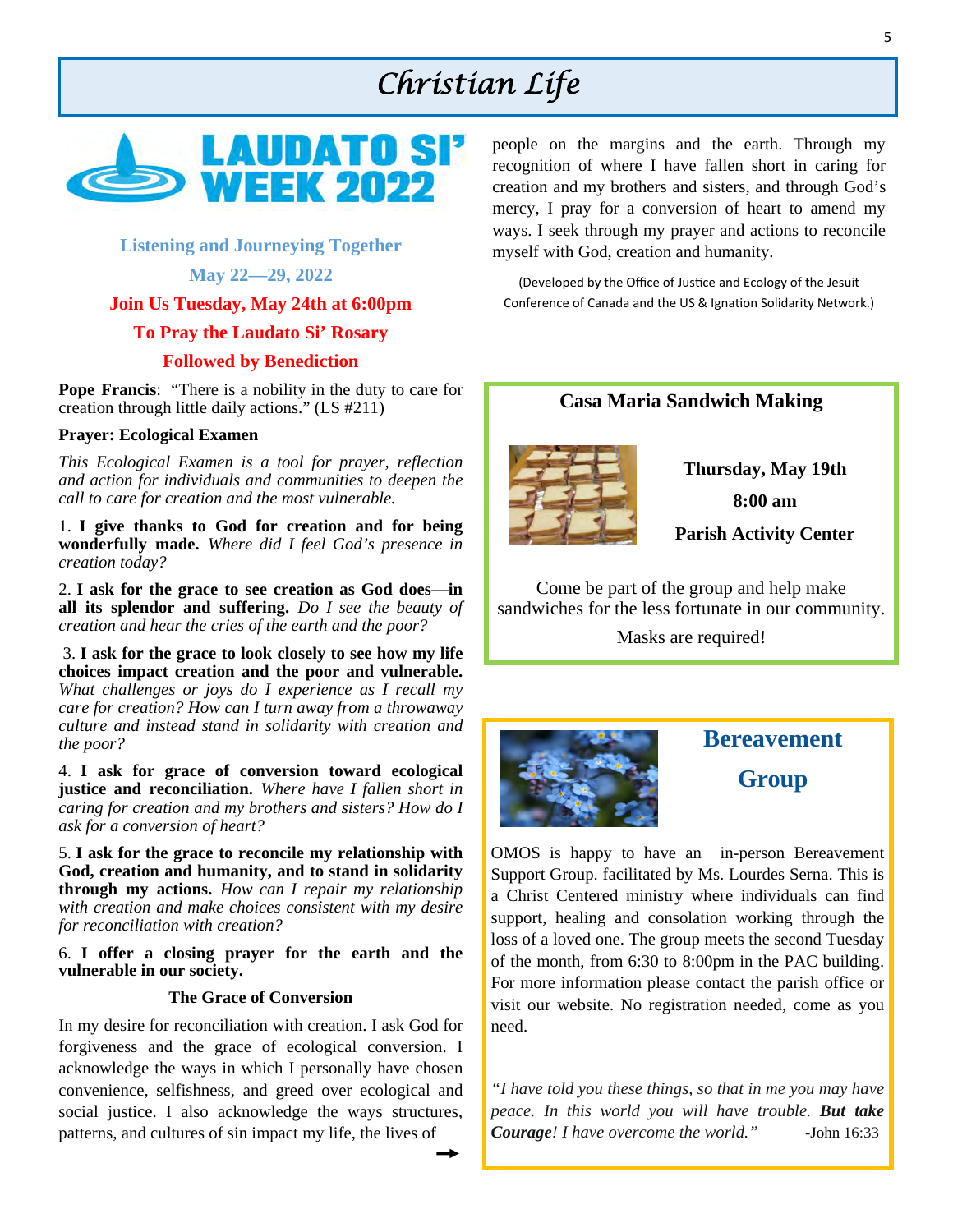## *Liturgy at a Glance!*

*Lyn Bulski at 520-305-3612 or lbulski@omosparish.org* 

 $-8 - 8 - 8 - 8 - 8 - 8 - 8$ 

#### **Liturgy Update**

**May 22**  $6^{\text{th}}$  Sunday of Easter

Questions or comments regarding OMOS liturgy? 520 305-3612 or lbulski@omosparish.org

#### **EUCHARISTIC ADORATION**



The Blessed Sacrament is exposed in the Cenacle Chapel each Tues-Thurs-Fri from 7am to 7pm and on Wednesdays from 7am-6pm

#### **Available Hours of Adoration**

Tuesdays: 9am, 11am, 3pm, 4pm, 6pm Wednesdays: 12pm, 1pm, 2pm, 4pm Thursdays: 9am, 12pm, 4pm, 5pm Fridays: 10am, 11am, 6pm

Please sign up for any available hour. Sign up sheets are located right outside the door of the Cenacle Chapel. **READINGS FOR THE WEEK** 

### **Assisted Listening Devices Available**

- · Loop & receiver works with older T-Coil hearing aids
- Earpiece & receiverno hearing aid required
- . Call Parish Office to reserve





#### **Pray for those who seek healing**

*Andrew Barana, Adriana Gomez, Matt Gomez, Gregorio Gutierrez, Philip Hart, Ron Schmidli, Steve Slater, Elias Valenzuela* 

#### **EUCHARISTIC MINISTERS TO THE HOMEBOUND**

Thank you to so many who have kept up their ministry during this Covid time. I know God has blessed you for all your efforts! On May 24th at 9:15 am and 6:00 pm in the PAC Scout Room we would like to gather for a brief chat as to how things are going and also invite those who have indicated their interest in becoming EME's to our homebound. We will train those who are new!

Please leave a message at 520-790-9922 and let us know if you can attend one of the sessions. Please include your name and phone number on the message.

May God bless you all.

*Deacon Chuck Chajewski* 



| Monday:   | Acts 14:5-18; Ps 115:1-2, 3-4, 15-16;<br>$Jn$ 14:21-26                      |
|-----------|-----------------------------------------------------------------------------|
| Tuesday:  | Acts 14:19-28; Ps 145:10-11, 12-13ab, 21;<br>$\ln 14:27-31a$                |
|           | Wednesday: Acts 15:1-6; Ps 122:1-2, 3-4ab, 4cd-5;<br>$Jn$ 15:1-8            |
| Thursday: | Acts 15:7-21; Ps 96:1-2a, 2b-3, 10;<br>$Jn$ 15:9-11                         |
| Friday:   | Acts 15:22-31; Ps 57:8-9, 10, 12;<br>$Jn$ 15: 12-17                         |
| Saturday: | Acts 16:1-10; Ps 100:1b-2, 3, 5;<br>$Jn$ 15:18-21                           |
| Sunday:   | Acts 15:1-2, 22-29; Ps 67:2-3, 5, 6, 8;<br>Rev 21:10-14, 22-23; Jn 14:23-29 |
|           |                                                                             |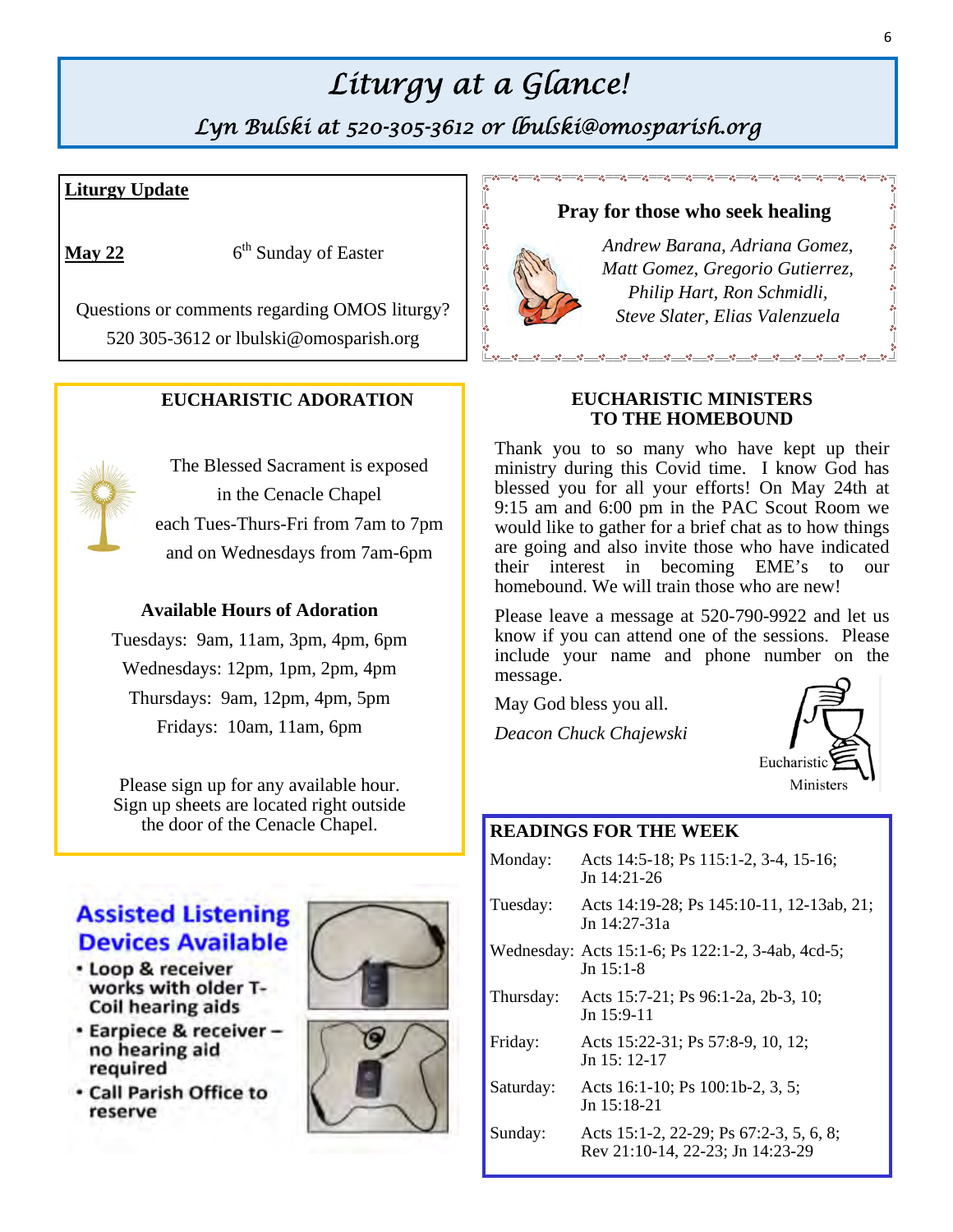## *School*





Please pray for our students as they finish up the last two weeks of school.

The eighth graders are preparing to graduate and move on to high school.

The preschoolers will move on to the 'big' school next year and the kinders will be promoted to first grade.

Let's congratulate them all and wish them well and a happy summer!!



#### **Enrolling Students for 2022-2023 School Year!**

OMOS School is now enrolling students for the 2022- 2023 School year. Financial aid is available and 90% of our students receive some type of scholarship. Register now for a discount in registration fees!

Please contact Aydee Felix in the parish office at 520-747-1027 or afelix @omosschool.com.



### **Please support the Our Mother of Sorrows School Raffle.**

### **The prizes are**

#### **First Place: \$1000,**

## **Second Place - Third Place \$500,**

### **Fourth - Tenth Place \$250.**

All proceeds benefit Our Mother of Sorrows Catholic School.

Cost: \$10 per ticket— \$100 for a booklet.

Thank you for supporting our school! - Shakenya Gholson, Principal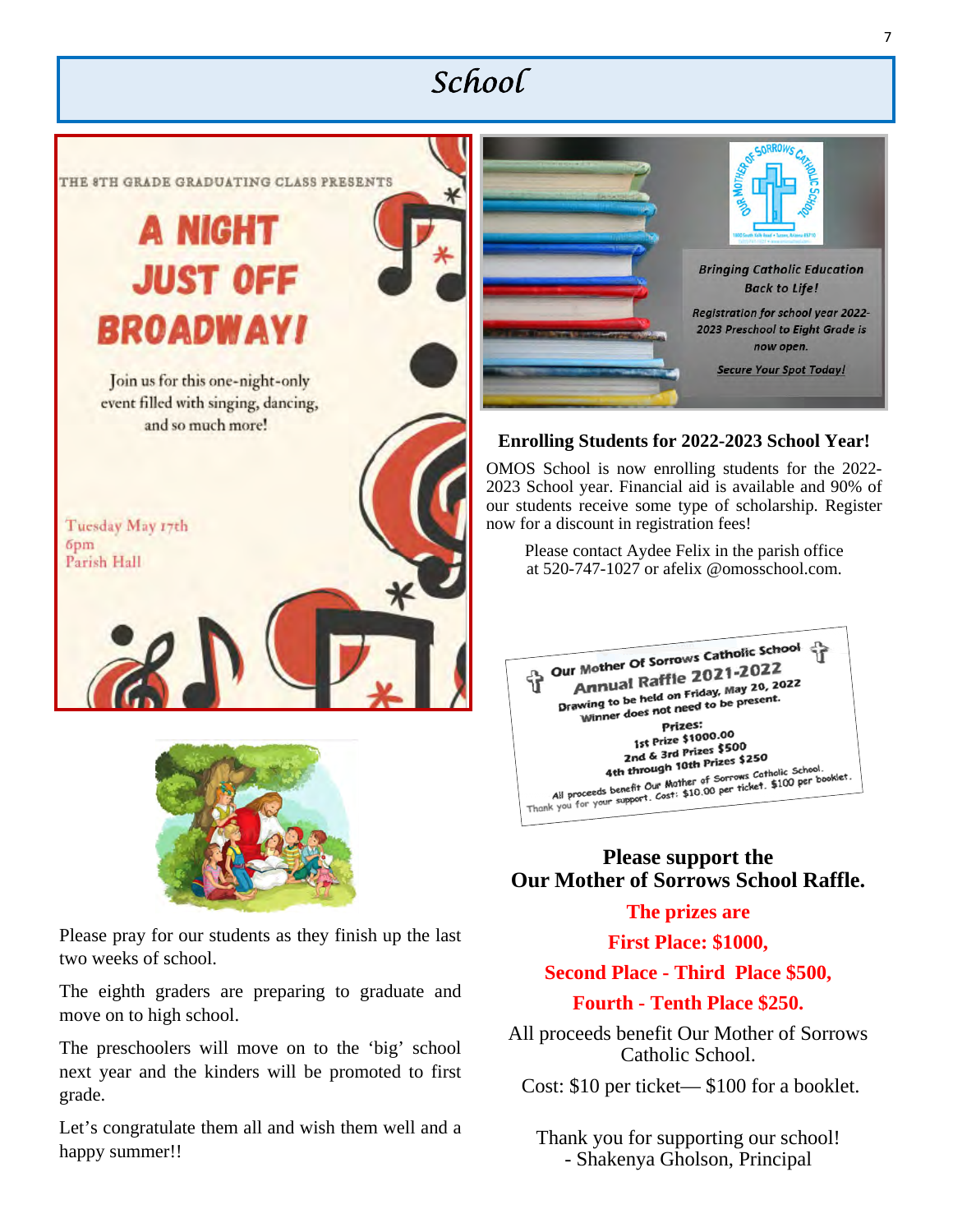## *Ministerios Hispanos*

Grupo de Oración San Juan Pablo II

Los invita cordialmente

**Todos los lunes**  $7:00$  pm a  $9:00$  pm

En el comedor del PAC

"Unete con nosotros a compartir la palabra de Dios que sana, libera y restaura el alma"

#### **LECTURAS DE LA SEMANA**

| Lunes: | Hch 14:5-18; Sal 115:1-2, 3-4, 15-16; |
|--------|---------------------------------------|
|        | Jn $14:21-26$                         |

- Martes: Hch 14:19-28; Sal 145:10-11, 12-13ab, 21; Jn 14:27-31a
- Miércoles: Hch 15:1-6; Sal 122:1-2, 3-4ab, 4cd-5; Jn 15:1-8
- Jueves: Hch 15:7-21; Sal 96:1-2a, 2b-3, 10; Jn 15:9-11
- Viernes: Hch 15:22-31; Sal 57:8-9, 10, 12; Jn 15: 12-17
- Sábado: Hch 16:1-10; Sal 100:1b-2, 3, 5; Jn 15:18-21
- Domingo: Hch 15:1-2, 22-29; Sal 67:2-3, 5, 6, 8; Ap 21:10-14, 22-23; Jn 14:23-29

Just Coffee will be sold the 1st and 3rd Sundays of the month after all the Sunday Masses (except the 7:00 am).

Café Justo estará de venta el 1er y 3er domingo después de todas la misas (excepto la misa de las 7 am)

**Parroquia San Cirilio de Alejandra Te Invita Retiro de Mujeres** 

 **El Espiritu Santo Los Guiara Hasta La Verdad Plena Jn 16:13**

> **8:30 am - 6:30 pm Sábado, 11 de Junio, 2022 Donativo: \$10 dlls**

Padres: Ricardo Campos y Paul Hansen, O Carm *Grupo– Monte Sinaí*  Habra venta de comida Se requiere cubrebocas

Para informacion (520) 795-1633 o (520) 795-1036 Lugar: 4725 E Pima St, Tucson, AZ 85712

## **Parroquia San Cirilio de Alejandra Te Invita Retiro de Hombres**

**El Espiritu Santo Los Guiara Hasta La Verdad Plena Jn 16:13**

> **8:30 am - 6:30 pm Domingo, 12 de Junio, 2022 Donativo: \$10 dlls**

Padres: Ricardo Campos y Edgar Lopez *Grupo– Llama de Amor*  Grupo limitado-No Niños

Para informacion (520) 795-1633 o (520) 795-1036 Lugar: 4725 E Pima St, Tucson, AZ 85712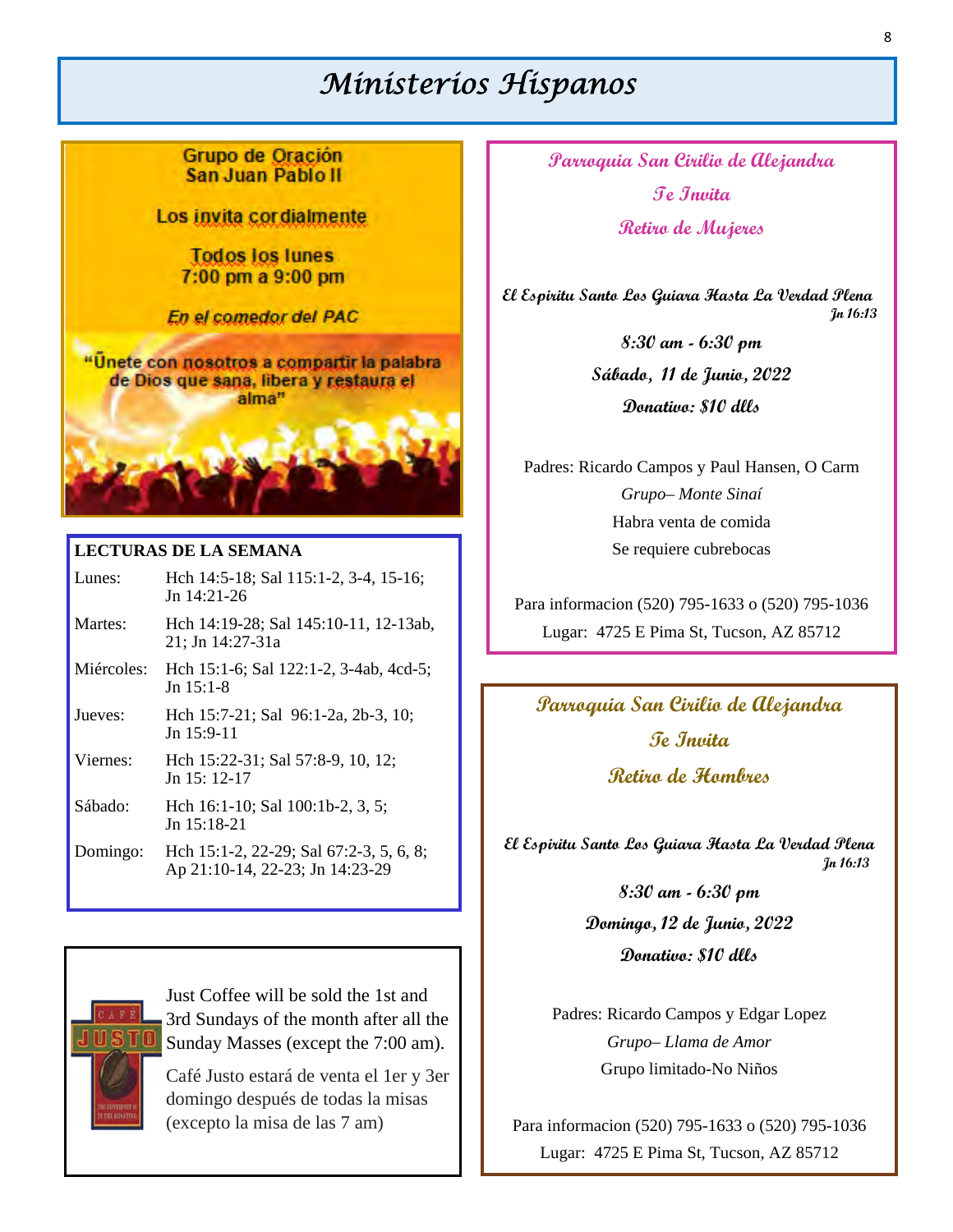### *Announcements*



**TOGETHER IN HOPE AND CHARITY**  *JUNTOS EN* 



*LAS ESPERANZA Y CARIDAS* 

### **2022 ANNUAL CATHOLIC APPEAL**  *2022 CAMPAÑA CATÓLICA ANUAL*

Make your donation today:

\* Text ACA to 41444

\*Go online to www.cathfnd.org/donate

\*Call 520-838-2504

\* Mail check to :

Catholic Foundation for the Diocese of Tucson

Annual Catholic Appeal

P O Box 29200

Phoenix, AZ 85038‐9200

#### **There is Power in the Name of Jesus**

*Retreat Day for Men and Women with Catholic Lay Evangelist-Jesse Romero* 

**Saturday-June 4th** 

**9:00 am - 5:30 pm** 

**St. Joseph Catholic Church** 

**215 S Craycroft-Tucson** 

Today we face enormous spiritual and moral challenges and need to be ready and equipped to defend the truth found in God's word and to stand up to the spiritual warfare that confronts us. Jessie Romero is an engaging speaker with a "preaching style that will wake us up" and shares "Catholic teaching that is guaranteed to strengthen, edify and fortify us with a deeper love for God."

Join us for this spirit filled day of praise and worship, Holy Spirit power and God's healing touch!

**\$25 per person will include lunch and retreat materials. Doors open at 8:15 am. Retreat will conclude with Mass.** 

**You must register to attend-visit vine of grace.org or call 520-631-1408.**

#### **SR. ROSE MILLER, OLVM**

Sr. Rose Miller died peacefully at St. Anne's Communities at Victory Noll in Huntington, Indiana on April 19, 2022.

Sr. Rose enter the congregation of Our Lady of Victory Missionary Sisters on September 15, 1952. Her passion was social work.

In 1978 Sr. Rose became the Executive Director of St. Elizabeth of Hungary Clinic here in Tucson. She left there in 1988 and served in various Tucson hospitals until 2003.

Even while Sr. Rose was working in the hospitals, she made time to do volunteer ministry here at Our Mother of Sorrows. A plaque from the community at OMOS expressing their gratitude for her 26 years of faithful, prayerful presence and her volunteer ministry hung in her bedroom at St. Anne's Community. She love being a part of OMOS parish and it was certainly a part of her missionary zeal.

May eternal light shine upon Sr. Rose, and may her soul and the souls of all the faithful departed rest in peace.



Jesus says "I give you a new commandment: love one another." Learn marriage now to love your spouse more on the next Worldwide Marriage Encounter

Experiences on August 13-14 and Oct 1-2. To apply and for more information please go to wwmearizona.com.



#### **FORMED.ORG**

Our Mother of Sorrows has a subscription to FORMED.org

#### Go to https://formed.org/

Click on the **SIGN UP** button to create an account.

Select *Sign up as a parishioner* from the option on the next screen.

Type in "Our Mother of Sorrows" in the **Find your Parish or Organization** box. Then select "Our Mother of Sorrows, 1800 S Kolb Road Tucson, AZ" when it appears in the dropdown list. Click **NEXT**.

Type your name and email in the boxes and then click **Sign Up** to create your account. Your FORMED.org account will be created, and you'll be taken to the homepage to the website.